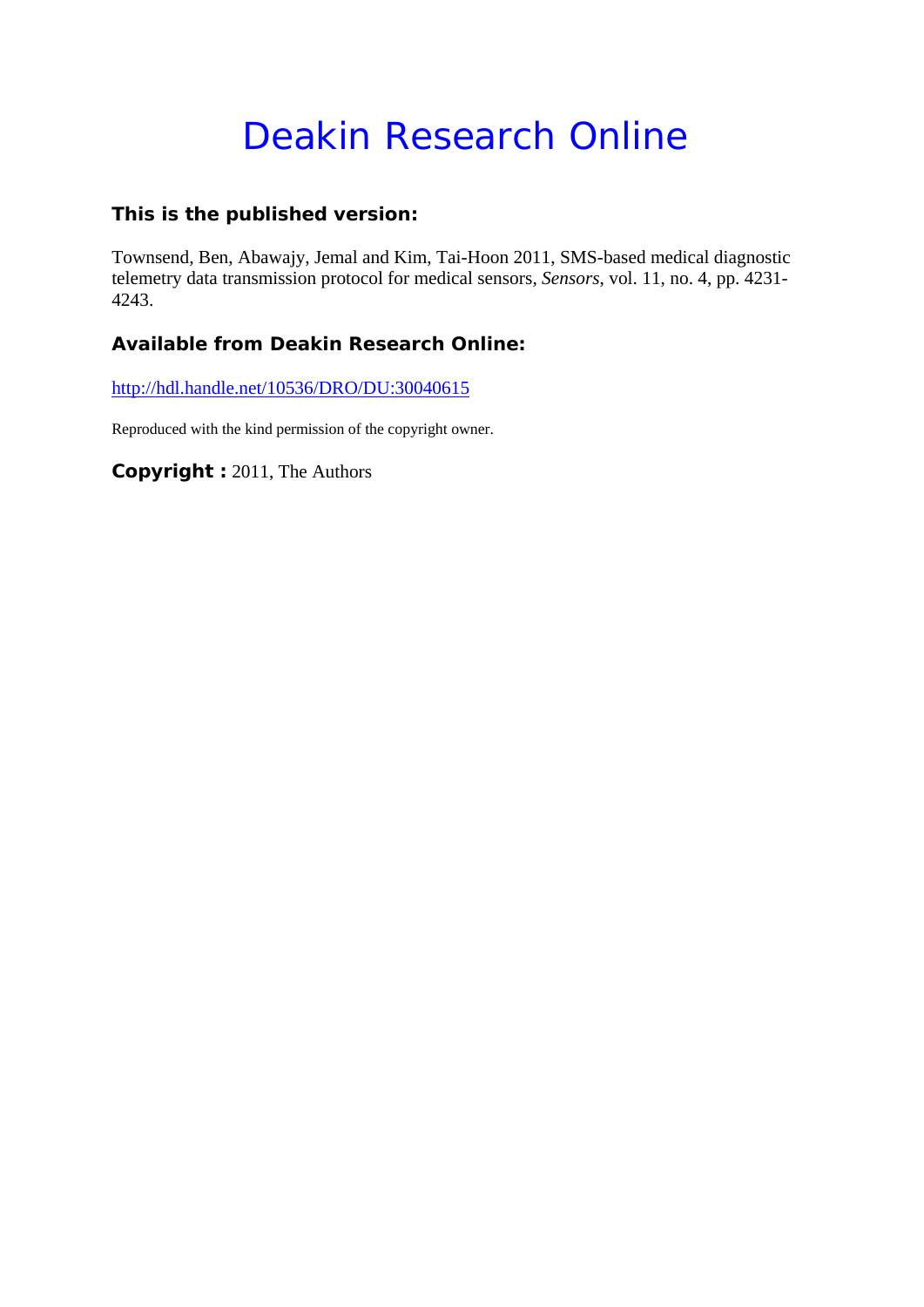*sensors*  **ISSN 1424-8220**  www.mdpi.com/journal/sensors **OPEN ACCESS**

*Article* 

# **SMS-Based Medical Diagnostic Telemetry Data Transmission Protocol for Medical Sensors**

**Ben Townsend <sup>1</sup> , Jemal Abawajy 1 and Tai-Hoon Kim 2,\*** 

- 1 School of Information Technology, Deakin University, Pigdons Road, Geelong, VIC 3217, Australia; E-Mail: bjt5150@gmail.com (B.T.); jemal@deakin.edu.au (J.A.)
- 2 Department of Multimedia Engineering, Hannam University, 133 Ojeong-dong, Daedeok-gu, Daejeon 306-791, Korea
- \* Author to whom correspondence should be addressed; E-Mail: Taihoonn@hnu.kr; Tel.: +82-42-629-8373; Fax: +82-42-629-8383; Mobile: +82-10-8592-4900.

*Received: 10 February 2011; in revised form: 28 March 2011 / Accepted: 2 April 2011 / Published: 8 April 2011* 

**Abstract:** People with special medical monitoring needs can, these days, be sent home and remotely monitored through the use of data logging medical sensors and a transmission base-station. While this can improve quality of life by allowing the patient to spend most of their time at home, most current technologies rely on hardwired landline technology or expensive mobile data transmissions to transmit data to a medical facility. The aim of this paper is to investigate and develop an approach to increase the freedom of a monitored patient and decrease costs by utilising mobile technologies and SMS messaging to transmit data from patient to medico. To this end, we evaluated the capabilities of SMS and propose a generic communications protocol which can work within the constraints of the SMS format, but provide the necessary redundancy and robustness to be used for the transmission of non-critical medical telemetry from data logging medical sensors.

**Keywords:** data transmission; data communications; SMS; short message service; GSM; mobile communications; information security; information privacy; telemetry; medical telemetry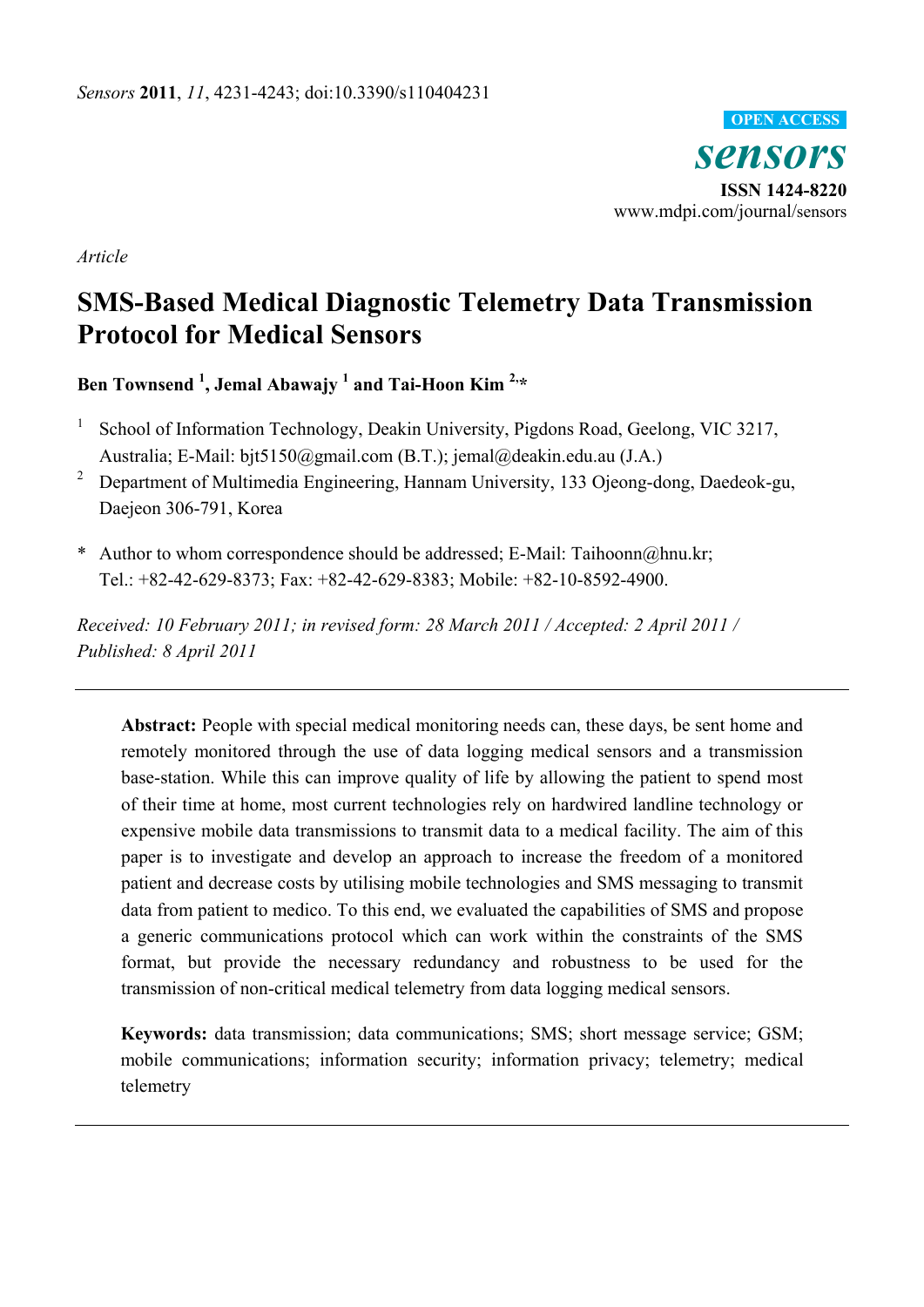#### **1. Introduction**

The ability to remotely monitor patient vital signs in real time is a growing area of interest [1]. Portable medical monitoring devices are used in hospitals with short range transmission infrastructure to allow patient sensors to communicate with base-stations. The typical use of such sensors sees them worn by the patient and paired with an aggregating transmitter using either fixed land line services or expensive mobile data transmissions. Sensors can be used in the home or other remote locations for the remote monitoring of non-critical care patients. While sensors and base stations allow a patient to be monitored externally to the hospital environment, it does not allow them to have any real degree of mobility in that the patient is still effectively tethered to the base station and the communications infrastructure. However, in some cases it should have been possible to monitor patients remotely, given the correct sensors and communications infrastructure to allow their status to be regularly checked.

The trend within patient monitoring has been to allow the patient more mobility [2]. Home monitoring is one of the possible medical applications of the mobility-aware healthcare systems [3-5]. For people to be able to stay in their home environment and feel secure and live as a normal life as possible is important for recovery. The contemporary and emerging developments in wireless communications and network technologies coupled with advances in ubiquitous and wearable technologies will have a radical impact on future health-care delivery systems. These advances have already made a significant impact on current e-health and telemedical systems. Numerous systems for elderly care [6], epilepsy care [7], and patient monitoring [8] based on mobile phones [9], Wi-Fi [8,10], and wireless sensor networks (WSN) [11] have been developed. Networked systems like these are of great economical benefit for the society as it would reduce health care costs.

A system to remotely monitor a patient's blood pressure is described in [11]. The data is transferred to a central monitoring station using a wireless sensor network for display and storage. MEDiSN [12] and SMART [8] focus on monitoring patients waiting in emergency rooms. The network architectures in MEDiSIN are stationary relay nodes deployed to ensure connectivity between a patient worn sensor and a base station. AlarmNet [6] supports the collection of data from mobile and static sensors through a query service. Chipara *et al.* [13] discussed the design, deploymentand empirical study of a wireless clinical monitoring system that collects pulse and oxygen saturation readings from patients in general hospital units. It is shown that WBAN based on a low cost wireless sensor network technology could greatly benefit patient monitoring systems in residential environments [14].

In this paper, we develop a multi-tier real-time patient monitoring system architecture that integrates medical sensors, a sensor network, electronic patient records and the Short Message Service (SMS) [15] as a data transfer mechanism to allow remote monitoring of patient physiological status in the homecare conditions and to alert medical personnel when life-threatening events occur. SMS is a flexible and pervasive messaging technology which is almost universally accessible to anyone possessing a mobile telephone of second generation or later lineage. With the ability of SMS to encode data in a number of formats, and the capability to expand the user data segment through concatenated SMS, SMS offers excellent capacity for data transmission and it can be considered suitable for the transmission of discrete data in a variety of applications. In the case of critical data, where delivery failure is simply not an option, SMS is not the ideal choice of carrier medium due to the lack of delivery guarantees and standardised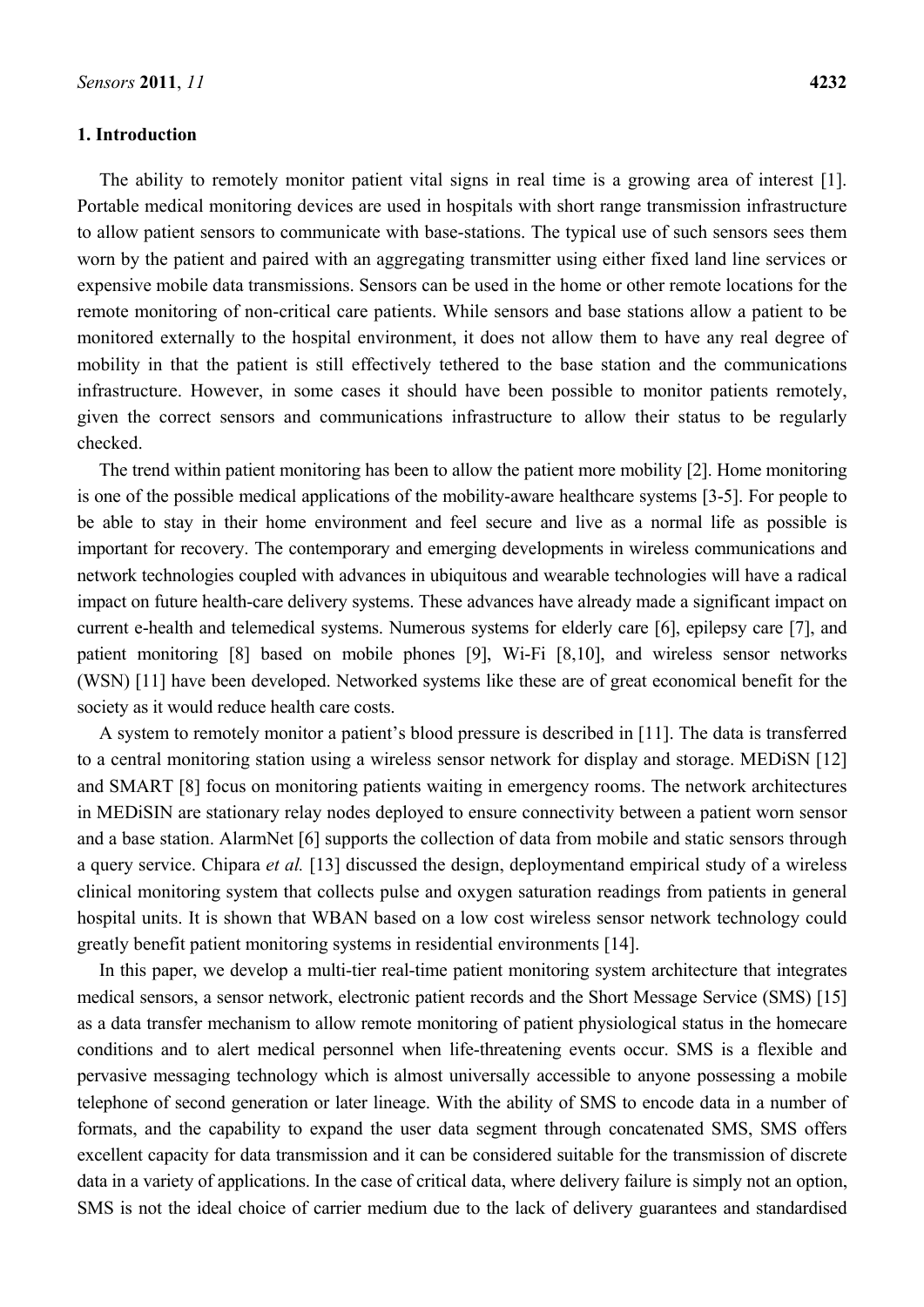delivery receipts supported in the protocol. To address this problem, we extended SMS with an appropriate message validity period, failover options and redundancies so that SMS could be considered as a transmission medium for a wide variety of data. The proposed system organisation allows flexible design space for optimum trade-off (e.g., between processing power and storage capacity) as well as able to provide a wires-free environment so as not to limit movement and attract undesired attention during continuous monitoring. Based on the architecture, we propose a generic communications protocol to work inside an SMS message and provide the necessary redundancy and robustness for the transmission of non-critical medical telemetry. Such telemetry could then be transmitted from a mobile telephone or other cellular mobile engine, and this capability could be used to increase the freedom of non-critical patients requiring monitoring.

The rest of the paper is organised as follows. In Section 2, the background information is discussed. A brief background in SMS and telemetric data as well as various methods of collecting them is given. The design requirements for patient monitoring system are also discussed. The medical telemetry system architecture for physiological data collection is described in Section 3. Section 4 discusses a generic communications protocol to work inside an SMS message and provide the necessary redundancy and robustness for the transmission of non-critical medical telemetry. Such telemetry could then be transmitted from a mobile telephone or other cellular mobile engine, and this capability could be used to increase the freedom of non-critical patients requiring monitoring. The conclusion and future directions is given in Section 5.

#### **2. Background**

At its most basic level, telemetry encapsulates data and allows measurements remotely, and sends those measurements to a location where they are of most use. Medical sensors are available to take measurements of such biometric data such as Temperature, Heart rate, Blood pressure, Respiration (breathing) rate, Blood oxygen concentration and Blood sugar concentration. These sensors can all be used to take discrete readings which lend themselves to digital encoding. As a result, many of the sensors above could be encoded within an SMS. However, there are also more "detailed" types of medical sensors, such as the electrocardiogram (ECG), which plots an entire cardiac activity cycle in the heart. This more detailed type of sensor produces a vast amount of data, and sensors like ECG's are typically used to produce continuous, analogue data.

When dealing with a human body, the ranges of data we expect to receive can be set with relative accuracy. Table 1 shows the ranges of data for a selection of vital signs in the human body. By defining the ranges of data, we can define the size of the data element we must use to record the data. For example, if dealing with data in the range 0–255, the value is recordable in a single octet. If the range is just one greater, 0–256, we require an extra bit, and depending on the data coding scheme we use, this may mean we will possibly require the use of an entire extra octet. The challenge is how to use these types of data, and varying sample rates, to encode useful information into the data space provided by SMS.

There are many different sorts of data which can make up a set of medical telemetry. However, not all this data is suitable for transmission in a mechanism such as SMS. An SMS message is a packetized collection of 140 octets (1,120 bits) of binary data ordered into an extremely well defined transport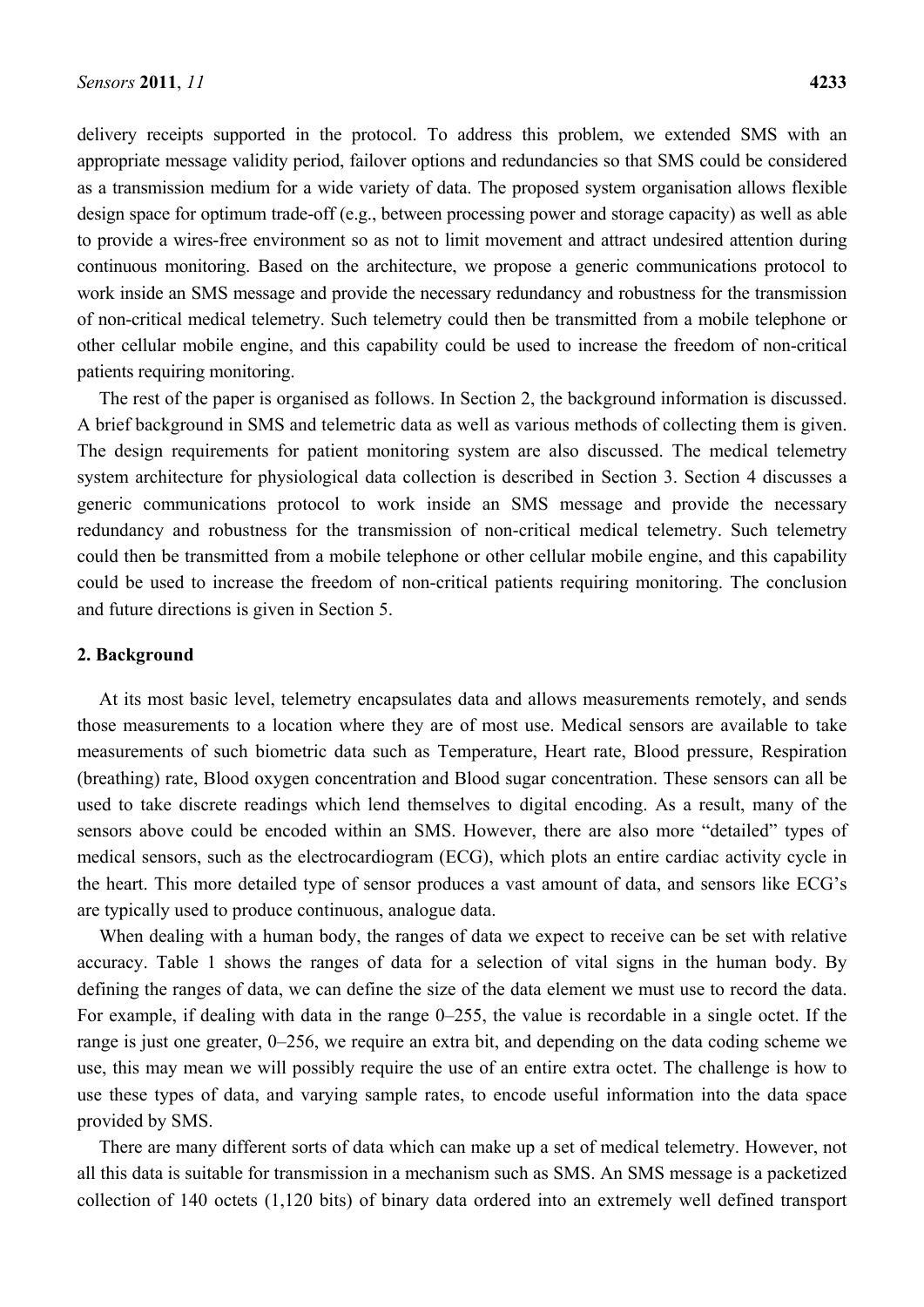mechanism. In recent years, SMS has become an integral part of our daily lives and is now a virtually ubiquitous service offered by mobile carriers worldwide. Furthermore, modern SMS has introduced the multi-part or concatenated message, where a single SMS message can theoretically consist of up to 255 sequentially chained SMS packets [16]. Although theoretically possible to chain 256 messages together into a single concatenated SMS, the nature of the transmission mechanism for SMS messaging does not necessarily facilitate such large messages. Issues such as the fact that SMS may not be delivered (due to their internal validity period), and the fact that the GSM network does not guarantee that SMS are delivered to the recipient in the order in which they were sent [17] all impact on the maximum practical size of concatenated SMS messages. Thus, issues around delivery reliability, validity periods of messages, and the time-to-live for an SMS message, the delivery guarantees not made by the network, and the lack of formal delivery receipts must all be considered when examining potential applications for SMS. Furthermore, the security of information must be a concern in environments where personal or privileged data is being transferred. Therefore, for SMS to be used as the telemetry data transmission protocol, each of these issues needs to be examined, and an appropriate mitigation is implemented.

| <b>Type</b>           | Min      | <b>Max</b> | Unit of measure        | Data type                    | # Octets       | <b>Example</b> |
|-----------------------|----------|------------|------------------------|------------------------------|----------------|----------------|
| Temperature           | $\theta$ | $\sim 50$  | $\rm ^{\circ}C$        | Binary                       |                | 00100101       |
| <b>Heart Rate</b>     | $\theta$ | $\sim$ 200 | Beats per minute       | <b>Binary</b>                |                | 00111100       |
| <b>Blood Pressure</b> | $\Omega$ | $\sim$ 200 | mmHg(x 2)              | <b>Binary</b>                | $\overline{2}$ | 01111000       |
|                       |          |            | measurements)          |                              |                | 01010000       |
| Respiration rate      | $\theta$ | $\sim 50$  | Breaths per minute     | <b>Binary</b>                |                | 00001110       |
| Blood oxygen          | $\theta$ | 100        | Percentage Oxygen      | Binary                       |                | 01100100       |
| concentration         |          |            | Saturation $(SpO2)$    |                              |                |                |
| Blood glucose         | 0.0      | ~10.0      | Mmol/L-a decimal value | Binary coded<br><b>ASCII</b> | 3              | 8.2            |
| concentration         |          |            | (to 1 decimal place)   |                              |                |                |

**Table 1.** Vital signs data-summary of ranges and types of data.

An important technical challenge is the apparent issues of multi-sensor medical data fusion, system optimization, real-time wireless transmission, and information security. A medical telemetry data set may consist of data from different sensors. However, we could consider a case where a number of patients are monitored at the same location. In this case, a single telemetry dataset might well contain discrete data from sensors on many different patients. To cater for such situations, it was our intention to create a data coding scheme to cater for the following scenarios: (i) Single patient, single sensor; (ii) Single patient, multiple sensors; (iii) Multiple patient, multiple sensors.

Another major issue with medical telemetry is the data transmission reliability and security [18]. When monitoring a patient, we must have a high level of trust in the quality of the data. Thus, it is very important that the system collects and transmits data reliably, and in a timely manner to the monitoring entity. Reliability in a medical system network can be defined in terms of delay profile, delay jitter and information loss rate whereas efficiency of a network can be defined as the ratio of information bits to the total transmitted bits [19]. Also, it is important to emphasise that, in the case of medical monitoring applications, simply wearing the device may disclose to the adversaries such as patient's employer or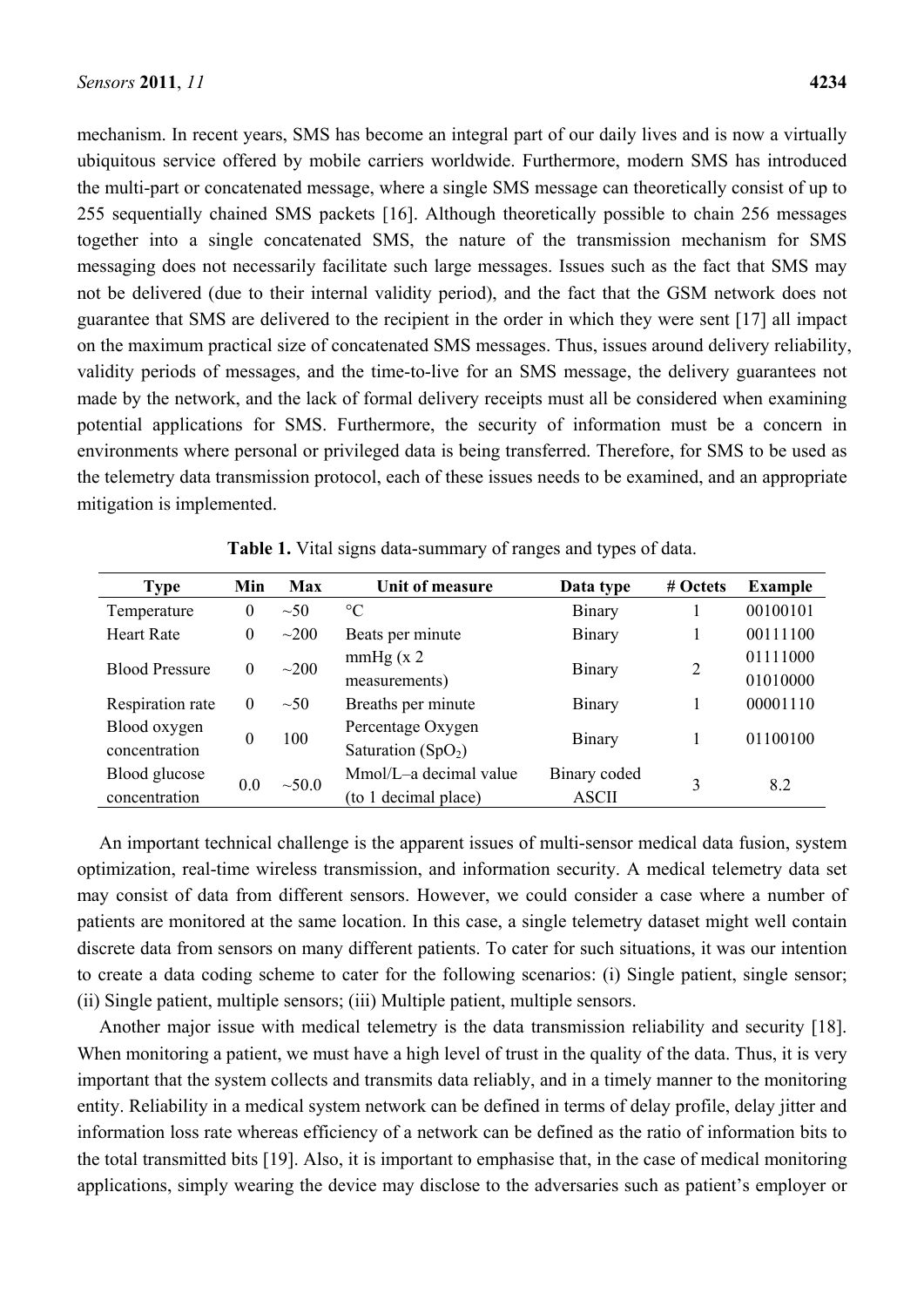insurer or acquaintances that the patient is suffering from a medical condition [18]. Consequently, the wearable monitoring device has to be as unobtrusive as possible, to preserve patient's privacy.

#### **3. Telemetry System Architecture for Physiological Data Collection**

Mobility-aware healthcare systems are created as a synergy of emerging mobile computing, wireless medical sensors, and wireless communications and networks technologies. Figure 1 outlines the proposed telemetry transmission system where multiple physiological signals (such as ECG, EEG and GSR) are monitored using sensors and their state integrated using a low-power DSP based personal server. The whole system is integrated into hierarchically organised functional components. The medical centre base station (MBS) is a data aggregator and can be used to: Request updates from a patient, Receive regular (scheduled) updates from a patient, Report on alarms and adverse events and Store data.



**Figure 1.** A medical telemetry system architecture for physiological data collection.

The patient wears one or more wireless medical sensors with networking capability for physiological data collection. The sensor nodes measure and transmit patient vital sign information (e.g., the heart rate and blood oxygenation) to the local base station. Individual sensors would cover only limited range (in the order of ten feet) and therefore require very low power consumption for communication. Also, the sensors are so small that they will not affect the appearance and function of the patients in which they are embedded. Also, monitoring is carried out actively but unobtrusively without the patient or the people close by being aware of it. Moreover, the medical sensors make possible the combined processing of spatially and temporally gathered physiological information from different parts of the patient body and the external communication for mobile health care.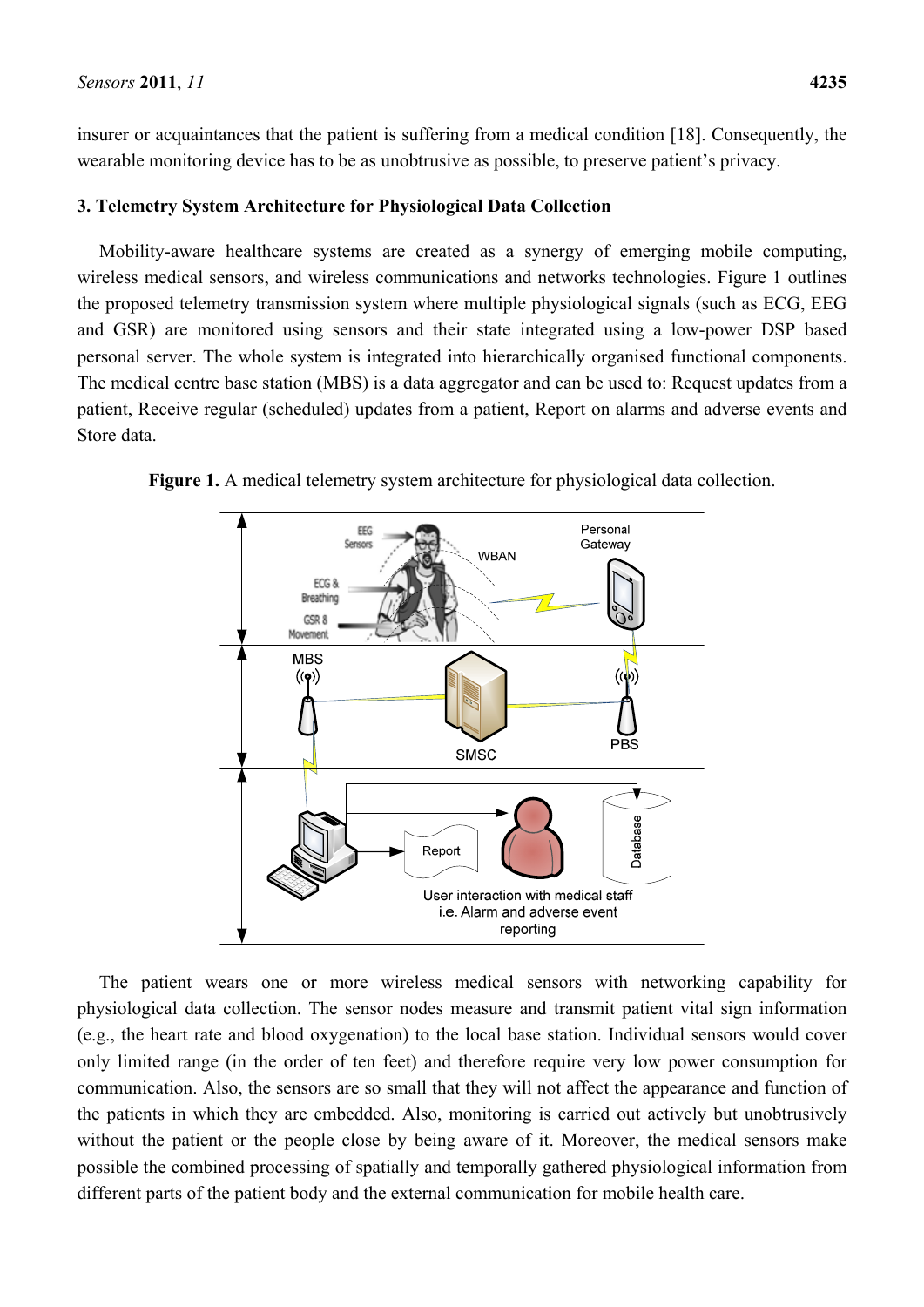The medical sensors are connected to a GSM-compatible self-powered and wearable patient mobile personal gateway (PG) with the Internet access. The medical sensors will transmit data to PG which will subsequently transmit the combined data to a record server connected to a hospital network. PGs provide enough processing power for real-time data processing and analysis as well as reduced power consumption is achieved by employing mobile gateways. Individual sensors communicate with a PG using Bluetooth [12] or ZigBee [20]. The PG receives data from the sensors, logs this data to local memory, and then sends data using SMS over the network to a remote receiver. Standard SMS (and thus GSM network functionality) is used as the data carrier medium. Through the GSM network (or descendant networks such as 3G), the PG connects to the network, creates standard SMS message packets containing the encoded protocol, and sends data to the remote base station at the medical centre. Although WBAN based on a low cost wireless sensor network technology could greatly benefit patient monitoring systems in residential environments [14], the mesh networks do not require a fixed wired infrastructure, the cost of using a mesh network consisting of wireless sensors is lesser than that of using a Wi-Fi based system.

The system supports both scheduled transmission and polled requests from a remote base station at the medical centre. Alternatively, a message may be triggered by an adverse event which the base station is configured to look for. As it is impossible for a controller at hospital or relatives to make any sense or analyse a constant flow of patient data, the data should be forwarded to the hospital to be analysed only in critical cases, for example when the data diverge from the patient's history. For example, a heart rate outside the normal adult range of 50–140 beats per minute may trigger an alarm message. The patient or doctor or both could formulate triggers that cause even more data to be collected, additional sensors to be enabled, or medical personnel to be contacted.

At the medical centre, the system will understand protocol messages and should be able to both read and write them. The medical centre base station may issue requests to remote patient stations and perform a number of operations with the data it receives. The base station should include capabilities to report on data being received, log the data to a database, and interact directly with a user (for example, a doctor) in the case of an adverse event, a medical emergency, or where a threshold condition is reached (such as heart rate exceeding a certain tolerance level).

It is important to note that, while the patient base station may send data regularly to the medical centre, the communication process is bi-directional. The medical centre may send a request to the patient's local device, and the patient base station will respond to that request (a poll/response message pair). The protocol must therefore possess the capability of servicing a number of types of communication, including polls and responses, and scheduled communications. However, in addition to data messages, we should maintain the ability to control, configure and diagnose the remote system. The very concept of telemetry defines that we have remote devices measuring values. It may be necessary to turn on or off specific sensors, or change the frequency of data transmissions from the patient to the medical centre. We do not want to personally visit the patient each time such a change is required. With this in mind, Table 2 identifies the different message types.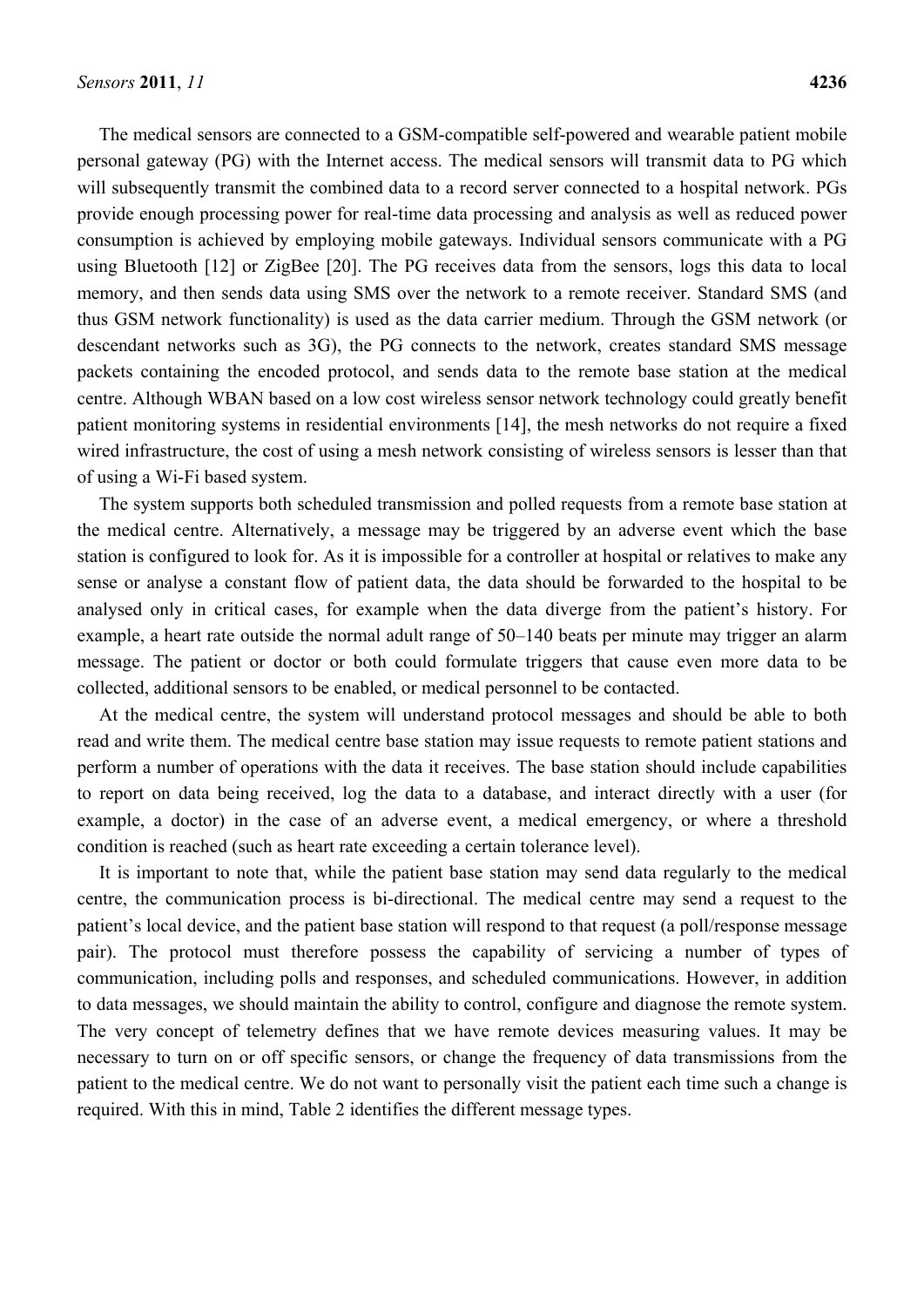| <b>Msg Type</b> | <b>Description</b>                                                         |
|-----------------|----------------------------------------------------------------------------|
|                 | Request message from base to remote device (poll)                          |
| $\overline{2}$  | Response message from remote device to base (poll response)                |
| 3               | Remote originated message $(i.e., a message sent from the remote patient)$ |
|                 | with no associated request from the medical centre)                        |
| 4               | Receipt message acknowledging receipt of an earlier message (using the     |
|                 | message ID to identify the message that is being acknowledged)             |
| 5               | Control message send                                                       |
| 6               | Control message receipt                                                    |
|                 | Fault message                                                              |

**Table 2.** Allowable values of the message type octet.

The arrangement of patients to base stations is potentially a many to one relationship—that is, many patients should be able to be monitored from the same base station. Conversely, a single base station should have the ability to identify and receive transmissions from multiple patients simultaneously. As transmissions can be bi-directional (from medical centre to patient and vice versa), and there are many patients talking to a single base station, it is imperative that data are uniquely identifiable as to their point of origin and their purpose. That is, any datum must be associable with one, and only one, patient.

The proposed framework will be able to facilitate communication among patients, medical professionals at local hospitals and specialists available for consultation from distant places. The most valued features of this system is to prevent the patient from re-hospitalisation and to avoid possible critical events, thus reducing the healthcare costs. Another main advantage of the proposed framework is the unobtrusive patient vital sign monitoring. A pragmatic approach to achieving high end-to-end reliability is to isolate the impact of mobility from multi-hop routing. In our network architecture we divide the problem of data delivery from the sensor nodes to the base station into two parts: single-hop communication from the patient node to the first relay and (potentially multi-hop) communication from that relay to the base station.

Based on the architectural framework discussed in this section, we will propose a generic communications protocol to work inside an SMS message and provide the necessary redundancy and robustness for the transmission of medical telemetry. Such telemetry could then be transmitted from a mobile telephone or other cellular mobile engine, and this capability could be used to increase the freedom of non-critical patients requiring monitoring.

#### **4. SMS-Based Telemetry Data Transmission Protocol**

While the protocol defined in this section is ostensibly generic, the chosen application for our communications protocol is to send medical telemetry from a patient to the healthcare providers. For our protocol to have a purpose, there must be an appropriate implementation of a telemetry system and any such system should contain the following components integrated to address the following requirements: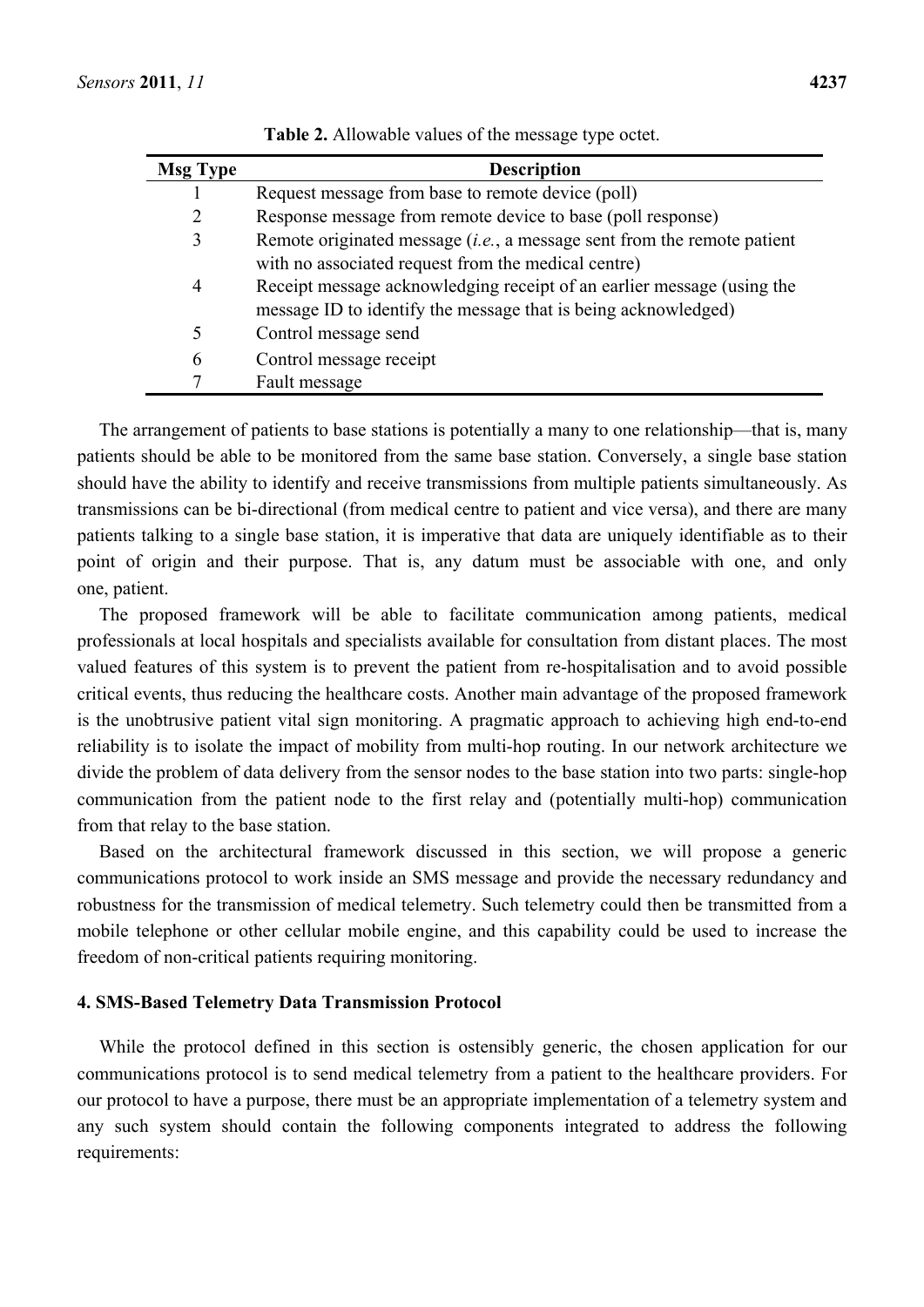- Allow the gathering of data from patient-based sensors.
- Provide a mechanism for the collection and formatting of the data into appropriate protocol messages.
- Allow for the transmission of the data to a remote monitoring site.
- Allow for the receipt and appropriate processing of the data at some remote point.

Moreover, we must consider overall capacity, the robustness and reliability of the medium, the availability of the carrier mechanism, and the tolerance of the system for faults and corruption. Ultimately, all of these factors must be considered in any system aiming to use SMS for the purposes of data transmission.

#### *4.1. The Structure of the Protocol*

The SMS communications protocol fits within the confines of a single SMS message by using a structured header and an extensible user data payload. The user data payload may spread across the capacity of a concatenated SMS. The protocol is comprised of three main components (Figure 2).

|                   | PDU field 12 – user data segment  |                                                              |  |
|-------------------|-----------------------------------|--------------------------------------------------------------|--|
| PDU fields 1 - 11 | Protocol header<br>(fixed length) | Protocol User Data Payload<br>(may extend over multiple SMS) |  |

**Figure 2.** Fundamental structure of the SMS Protocol.

The first element in the protocol is the SMS packet itself. Each SMS message is encapsulated in a packet called a PDU. The protocol is implemented in field 12 of the PDU, the user data segment. While we must be aware of the PDU's structure and data, the PDU is pre-defined and is outside the scope of the protocol design, other than as a data source. Our protocol is not responsible for implementing the PDU packet, as this is done by the mobile device.

The second and third elements of the protocol can be considered to be the true protocol, and these sections are encoded in the PDU's user data segment as the "SMS message" that we are sending. The second element is the protocol header. The protocol header contains consistent, structured information for any protocol message. This information is used for administration and control purposes (for example, identifying the message type, specifying the sender device ID, destination device ID, and so on). The header is a fixed length component of the protocol message, and is always located in the first SMS message of any protocol transmission (whether single SMS or concatenated SMS).

The third component of the protocol is the user data payload. This is a variable length field, containing application specific information based on the current use of the message. The data segment is used in an application specific way. For example, in medical telemetry, the user data segment may contain 100 heart rate samples for a patient, or an aggregated set of values from multiple sensors, or sensor readings for different patients all monitored at the same site.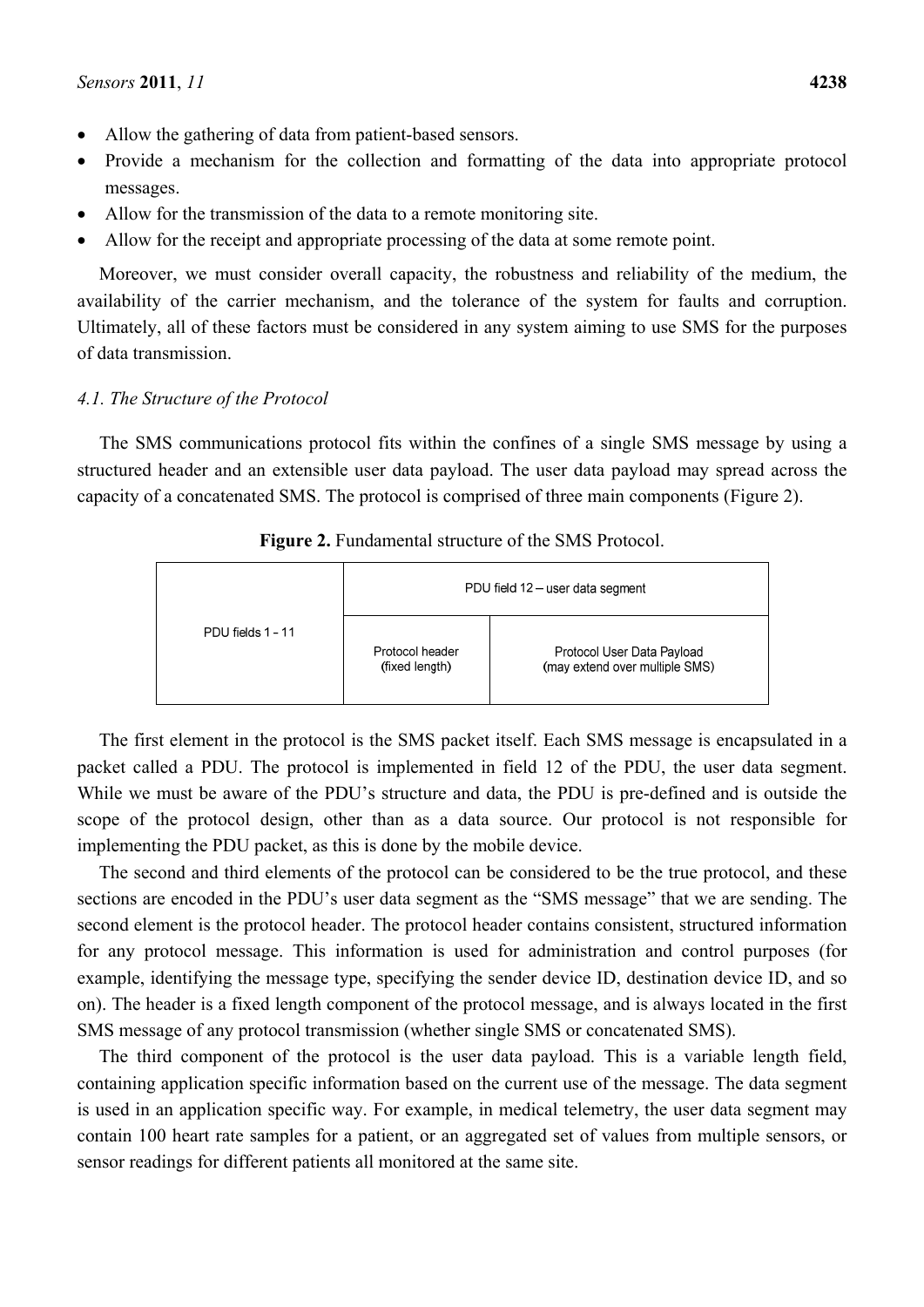#### *4.2. Protocol Header*

The header is entrusted with the management and "housekeeping" of the protocol. It is the responsibility of an application using the protocol to construct the header appropriately. The format of the header is strictly defined, and can be written to a fixed length data segment. This has advantages in that the application using the protocol can extract the header from the user data quickly, find the start and the end points of the header, and decompile the header into component fields without worrying about variable length field data in the header itself. In effect, the header can be extracted and "cookie cut" into components fields using the same mechanism for any implementation of the protocol.

The protocol header contains the following information:

- Synchronisation marker—start of protocol message
- Message Format and Protocol ID
- Message Type ID
- Message Structure—Multipart or Single Message
- Application ID—Protocol user information
- Sender Device ID—unique application ID of the sender
- Recipient Device ID—unique application ID of the recipient
- Message ID—sequential ID of this message
- Generation Timestamp—when was the message sent by the remote device
- Validity Period—how long should the message remain valid for
- Receipt Required Flags—is a receipt required, and if so, what type of receipt
- Control Octets—containing control messages for the remote device
- User Data Segment Length—how many octets of user data to follow
- User Data Segment Encryption ID—is the user data encrypted, and by what mechanism
- Header Checksum—checksum for header data only
- User Data Segment Checksum—checksum for user data only
- Message Checksum—checksum for entire message, including the other checksums

The header is encoded in the order in which the fields are defined above. Figure 3 shows the location of each header field, relative to the start of the message:

**Figure 3.** Field positions in the Protocol header.

| $\overline{\phantom{0}}$<br>ω<br>S<br>루<br>-<br>$\omega$<br>-<br>Ø<br>-<br>∍<br>∸<br>ינכונד<br>⊣ | $\overline{a}$<br>$\sim$<br>∃וסוג<br><u>ဂ</u> ္ဂု<br>께<br>'원하다'<br>이<br>∽<br>'יי⊻.<br>∽<br>_<br>DSE<br>ال<br>. U<br>ັ<br>τ<br><b>SC</b><br>리잉잉히잉잉잉잉잉의ㅋㅋ의<br>uı<br>-<br>القبا<br>-<br>◡ |  |
|--------------------------------------------------------------------------------------------------|----------------------------------------------------------------------------------------------------------------------------------------------------------------------------------------|--|
|--------------------------------------------------------------------------------------------------|----------------------------------------------------------------------------------------------------------------------------------------------------------------------------------------|--|

The header requires 64 octets of the first message in a protocol message set. This leaves 76 octets of user data capacity in the first message.

### *4.3. User Data Segment*

The user data segment is 76 octets in the first SMS message, as this message always contains the header. However, if we move into the realm of concatenated SMS, our protocol supports a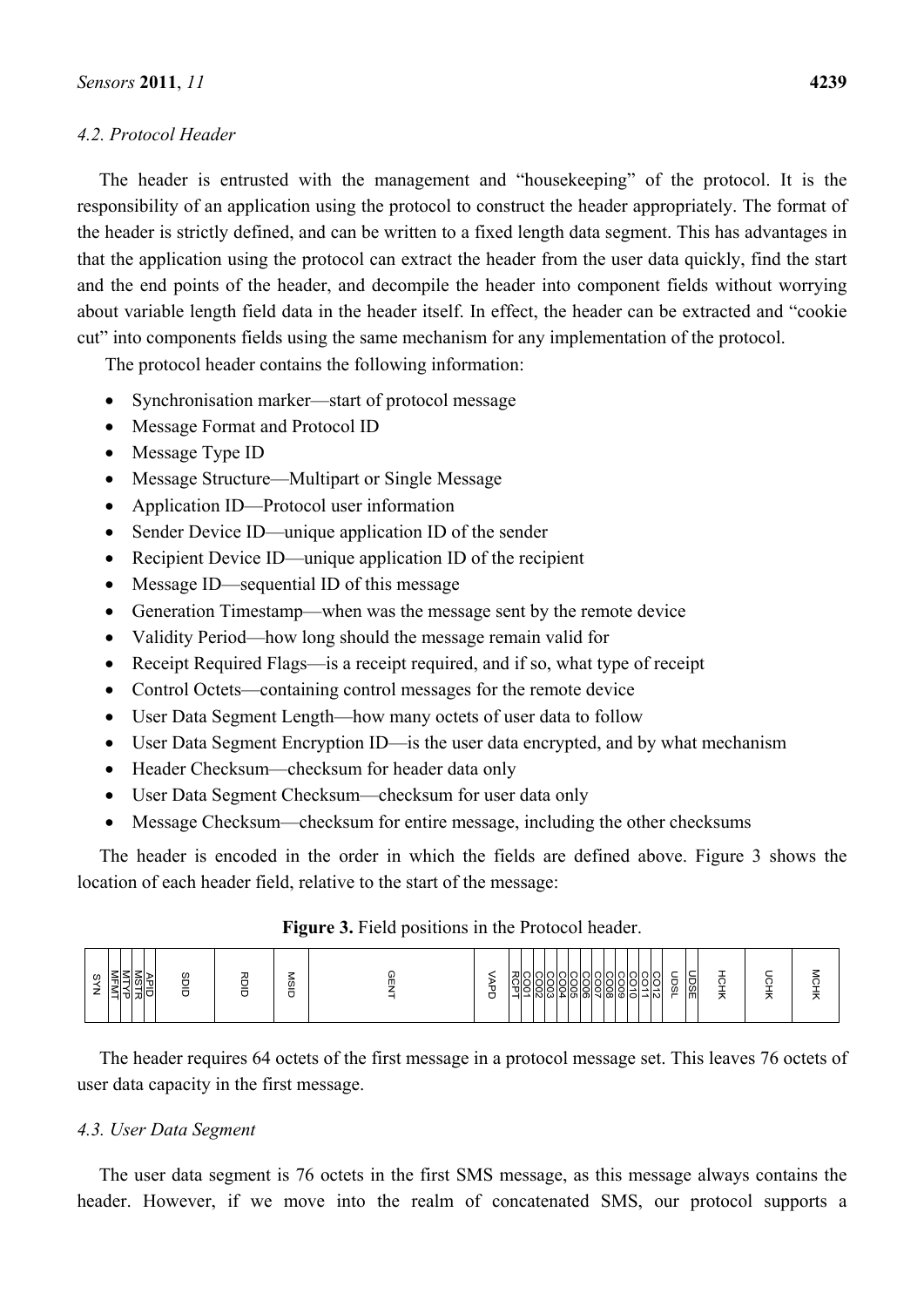concatenated SMS consisting of up to 6 SMS messages. In this case, all subsequent SMS after the first message provide their full payload for user data. With six SMS concatenated into a protocol message, we can access up to 740 octets of user data. The available user data payload can contain any sort of information, ultimately translated into 8 bit binary form. An application using the protocol may use 7 bit ASCII data, 8 bit binary or 16 bit Unicode. The exact format of the payload is specific to the application using the protocol.

In the case of critical data, where delivery failure is simply not an option, SMS is not the ideal choice of carrier medium due to the lack of delivery guarantees and standardized delivery receipts supported in the protocol. To address this problem, an appropriate message validity period, failover options (such as message receipting to validate delivery has occurred) and redundancies (such as application checks for receipts, fault and diagnostic messages) are proposed, with which SMS could be considered as a transmission medium for a wide variety of data. The architecture integrates medical sensors, a sensor network, electronic patient records and web portal technology to allow remote monitoring of patient physiological status in the homecare conditions and to alert medical personnel when life-threatening events occur. This way we are able to provide hassle-free environment for patients and other users, without excessive wires that limit movement and attract undesired attention during continuous monitoring. The proposed system organisation allows flexible design space for optimum trade-off between processing power, device power consumption and battery life, and storage capacity, sufficient for most medical applications. Based on the architecture, We proposes a generic communications protocol to work inside an SMS message and provide the necessary redundancy and robustness for the transmission of non-critical medical telemetry. Such telemetry could then be transmitted from a mobile telephone or other cellular mobile engine, and this capability could be used to increase the freedom of non-critical patients requiring monitoring.

#### *4.4. Security*

Another major issue with medical telemetry is that we are working with people's lives and their ongoing wellbeing. When monitoring a patient, we must have a high level of trust in the quality of the data. To trust the data, we must ensure that what we transmit is what is received at the other end. Any data transmitted must be able to be validated at the destination to ensure that data integrity has been maintained. This implies the use of checksums to allow a recipient to check the content of a message and ensure it results in the same checksum value as is recorded in the message. Any difference between the checksum transmitted and the checksum calculated by the recipient implies an error in the transmission, and potential corruption in the data. A checksum must be used which will almost certainly result in an error being discovered as any transmission errors would require the data be discarded and retransmission requested.

The transmission of personal medial data implies certain privacy concerns. Obviously, most people are unlikely to want their medical data to be open to the public. A telemetry protocol should support encryption or obfuscation of data so as to prevent it being useful to anyone other than the intended recipient. While SMS is not highly secure, SMS messages can be considered secure from the casual eavesdropper due to the encryption which is natively present in SMS. However, the user data segment of an SMS can also be independently encrypted using a user defined method, so there is no reason why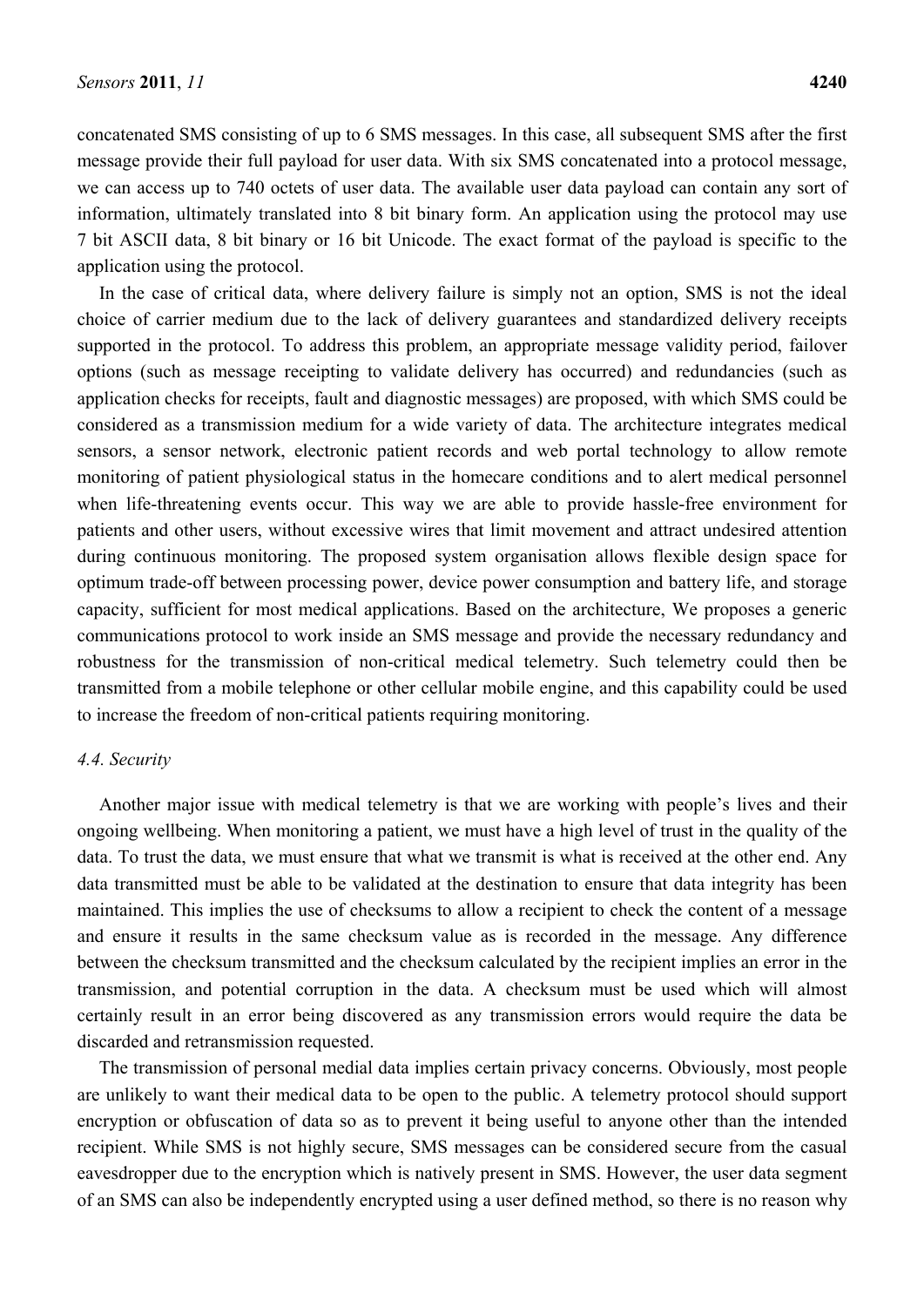an SMS cannot be used for the transmission of personal and private information with user data encryption suited to the matter at hand. SMS has disadvantages, however. Issues around delivery reliability, validity periods of messages, and the time-to-live for an SMS message, the delivery guarantees not made by the network, and the lack of formal delivery receipts must all be considered when examining potential applications for SMS. Furthermore, the security of information must be a concern in environments where personal or privileged data is being transferred. Therefore, for SMS to be used as the telemetry data transmission protocol, each of these issues needs to be examined, and an appropriate mitigation is implemented. If this is accomplished, there is no real reason why SMS cannot be used for the transmission of important data. This protocol supports application specific encryption, and also provides a mechanism to use multiple different encryption schemes for the user data through the use of an encryption type octet.

#### *4.5. Implementation*

The protocol discussed in overview here was implemented as a theoretical application. While initial code has been generated to allow for protocol messages to be created, there is no real world implementation at this time. However, the next step in this research is to create a fully working, point to point implementation of the protocol, using real-world GSM modems and appropriately written software. This will include the creation of classes/objects to implement the protocol structure and encoding, and manage the transmission and reception of protocol messages of all different types. The ability for a user to encode and decode a message, and then read a message in human readable form when it is received will also be developed. An end-to-end implementation of the protocol could act as both trainer and simulator, allowing protocol users to develop application ideas and test them out in real world protocol messages, performing actual transmissions and checking all aspects of the data they wish to send.

The second development of this research will be the implementation of a system to make use of the protocol in a real world application. The system will be an implementation of a biometric data monitoring application with remotely monitored users transmitting data to a central base station. The various hardware devices for such a system exist right now, and for this research, we would undertake the definition of a new application for the component hardware, combining all of the disparate parts into a fully integrated working telemetry system using this protocol for its data transmission. Such a project would require the integration of medical sensor hardware with GSM compatible communications devices, and the implementation of remote and medical centre base station software and hardware to offer the appropriate levels of functionality to each type of user of the system. Finally, in terms of ongoing development, it is reasonable to believe that different versions of the protocol could evolve over time, to cater for specific needs and applications. The protocol discussed here, defined as version 1, is intended to be the foundation upon which a variety of applications can be built. This protocol is generic enough that it does not place unnecessary constraints on the application using it. However, it must be considered that, for some specific applications, variations to the protocol may be required to best address the business, control or data requirements of that application.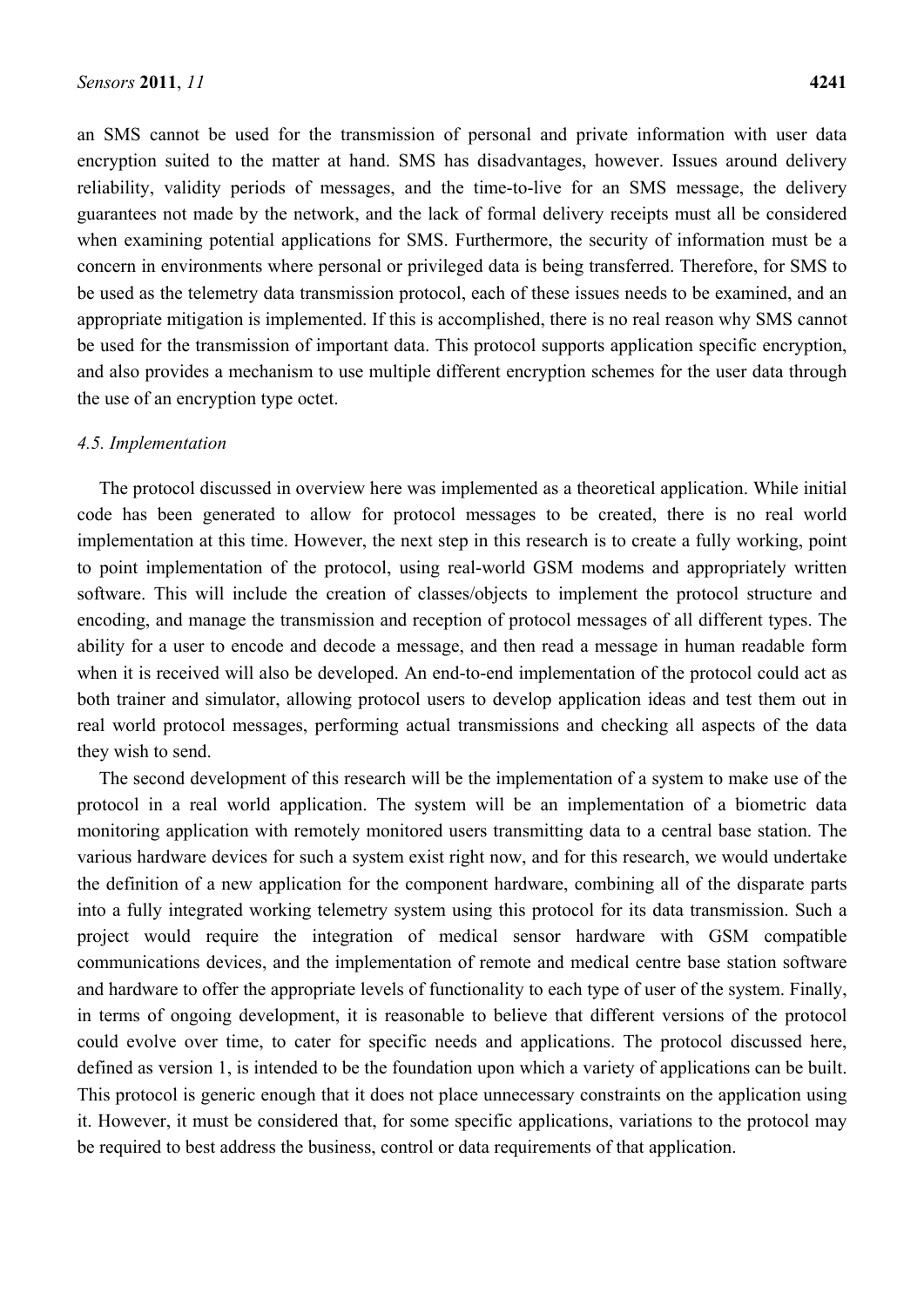#### **5. Conclusions and Future Directions**

In this paper, we proposed a framework that integrates medical sensors, a sensor network, electronic patient records and web portal technology to allow remote monitoring of patient physiological status in the homecare conditions and to alert medical personnel when life-threatening events occur. Based on the architecture, we proposed an SMS-based medical diagnostic telemetry data transmission protocol for medical sensors. The standard SMS has several disadvantages such issues around delivery reliability, validity periods of messages, and the time-to-live for an SMS message, the delivery guarantees not made by the network, and the lack of formal delivery receipts must all be considered when examining potential applications for SMS. Furthermore, the security of information must be a concern in environments where personal or privileged data is being transferred. With the proposed extensions, it is possible to use SMS for the purposes of creating a formalised and highly structured communications protocol. This protocol, implemented within the confines of a single SMS message, but expandable into the realm of concatenated SMS messages for those messages which carry data, can be made sufficiently generic so as to be suitable for a wide variety of applications. We are currently studying the performance of a remote patient monitoring system using an OPNET based simulation model.

#### **References**

- 1. Lorincz, K.; Malan, D.J.; Fulford-Jones, T.R.F.; Nawoj, A.; Clavel, A.; Shnayder, V.; Mainland, G.; Welsh, M. Sensor Networks for Emergency Response: Challenges and Opportunities. *IEEE Pervasive Comput.* **2004**, *3*, 16–23.
- 2. Raskovic, D.; Martin, T.; Jovanov, E. Medical Monitoring Applications for Wearable Computing. *Comput. J.* **2004**, *47*, 495–504.
- 3. Stanford, V. Using Pervasive Computing to Deliver Elder Care. *IEEE Pervasive Comput.* **2002**, *1*,  $10-13$ .
- 4. Korhonen, I.; Parkka, J.; van Gils, M. Health Monitoring in the Home of the Future. *IEEE Eng. Med. Biol. Mag.* **2003**, *22*, 66–73.
- 5. Warren, S. Beyond Telemedicine: Infrastructures for Intelligent Home Care Technology. Presented at *The Pre-ICADI Workshop Technology for Aging, Disability, and Independence*, London, UK, June 26–27, 2003.
- 6. Wood, A.; Virone, G.; Doan, T.; Cao, Q.; Selavo, L.; Wu, Y.; Fang, L.; He, Z.; Lin, S.; Stankovic, J. *Alarmnet: Wireless Sensor Networks for Assisted-Living and Residential Monitoring*; Technical Report CS-2006-11; University of Virginia: Charlottesville, VA, USA, December 2006.
- 7. Shih, E.; Shoeb, A.; Guttag, J. Sensor Selection for Energy-Efficient Ambulatory Medical Monitoring. In *Proceedings of 7th International Workshop on Mobile Systems, Applications, and Services, MobiSys'09*, Krakao, Poland, June 2009.
- 8. Curtis, D.W.; Pino, E.J.; Bailey, J.M.; Shih, E.I.; Waterman, J.; Vinterbo, S.A.; Stair, T.O.; Guttag, J.V.; Greenes, R.A.; Ohno-Machado, L. Smart—An Integrated Wireless System for Monitoring Unattended Patients. *J. Amer. Med. Inform. Assoc.* **2008**, *15*, 44–53.